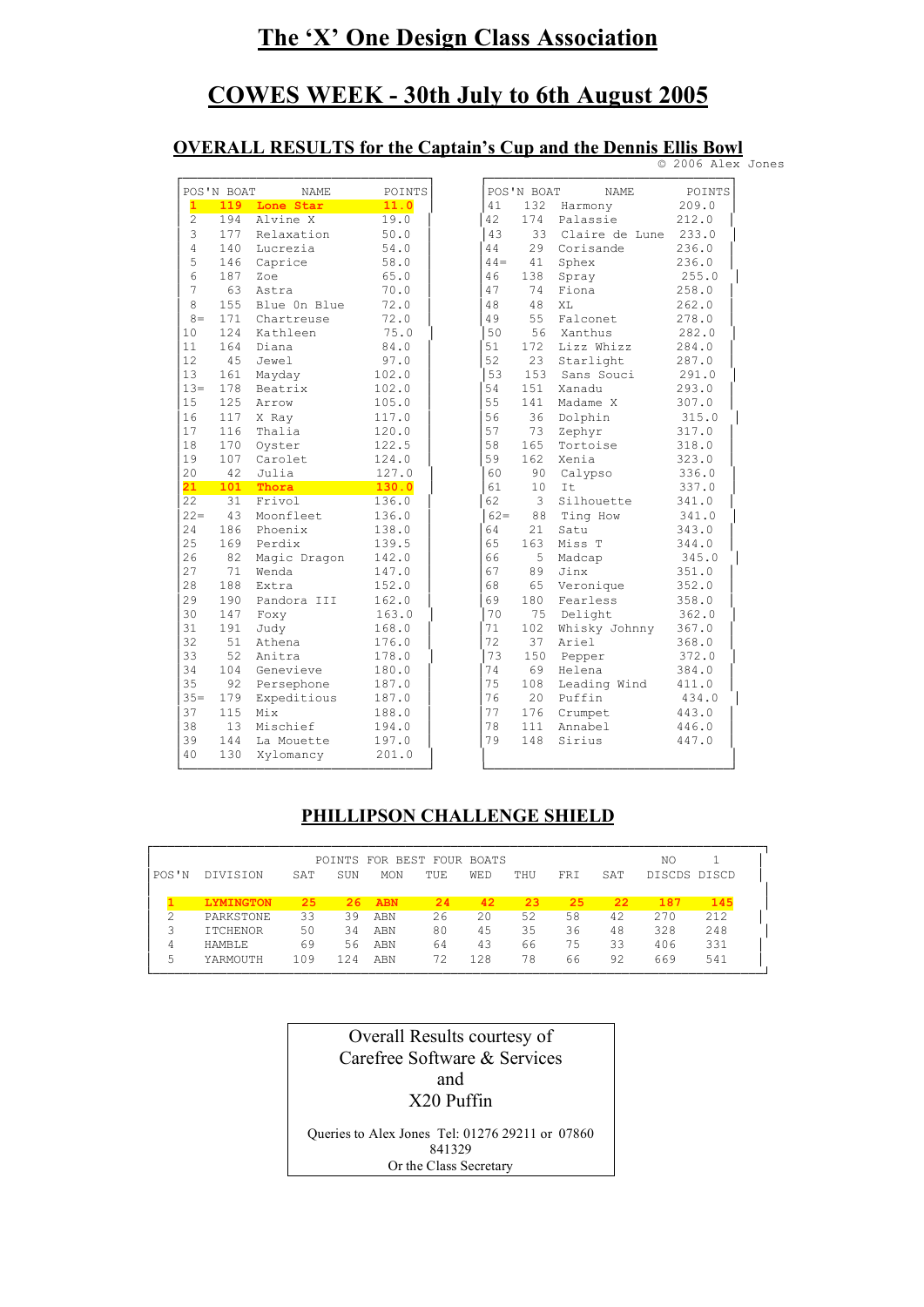### **COWES**

|                      | POINTS RACES                            | POINTS TOTALS     |                                      |
|----------------------|-----------------------------------------|-------------------|--------------------------------------|
| PROVISIONAL OR FINAL | F.<br>F.<br><b>F</b><br>F.<br>F<br>- 17 | ΝO                | POSITION                             |
| DAY                  | ISA SU MO TU WE TH FR SA                | $DTS -$<br>$DTS-$ | LIST                                 |
| DATE                 | 2 3 4 5<br>.3031                        | CARD<br>CARDS     |                                      |
| NAME<br>BOAT         |                                         |                   | POINTS<br> POS'N BOAT<br><b>NAME</b> |
| 20 Puffin            | ND 75 AB 73 ND 65 ND 62                 | 434<br>514        | Puffin<br>434.0<br>20                |
|                      |                                         |                   |                                      |

### **HAMBLE**

| ======               |     |       |                |               |     |                   |               |          |         |               |                |            |              |        |
|----------------------|-----|-------|----------------|---------------|-----|-------------------|---------------|----------|---------|---------------|----------------|------------|--------------|--------|
|                      |     |       |                | <b>POINTS</b> |     | RACES             |               |          |         | POINTS TOTALS |                |            |              |        |
| PROVISIONAL OR FINAL | F   | F     | F              | F             | F   | F                 | F             | F        | NO.     |               |                |            | POSITION     |        |
| DAY                  | SA  | SU    | MO.            | TU            | WЕ  | TH                | FR SA         |          | $DIS -$ | $DIS-$        |                |            | LIST         |        |
| DATE                 | 30  | 31    |                | $\mathcal{L}$ | -3  | 4                 | .5            | 6        | CARDS   | CARD          |                |            |              |        |
| NAME<br>BOAT         |     |       |                |               |     |                   |               |          |         |               |                | POS'N BOAT | NAME         | POINTS |
| 174 Palassie         |     |       | 32 39 AB 34 40 |               |     |                   | 32 37 38      |          | 252     | 212           |                | 146        | Caprice      | 58.0   |
| $10$ It              |     | 46 ND | AB             |               |     | 63 46 48 RE 55    |               |          | 417     | 337           | 2              | 63         | Astra        | 70.0   |
| 13 Mischief          | 51  | 53    |                | AB 30 49      |     | 12.               | 43            | 9        | 247     | 194           | 3              | 124        | Kathleen     | 75.0   |
| 21 Satu              | 69  | 69    | AB             |               |     | 72 55 57 52 41    |               |          | 415     | 343           | $\overline{4}$ | 82         | Magic Dragon | 142.0  |
| 23 Starlight         | 28  | 32    |                |               |     | AB ND 36 ND 32 ND |               |          | 367     | 287           | 5              | 13         | Mischief     | 194.0  |
| 36 Dolphin           | 59  | 52    | AB 62          |               |     | 27 58 57          |               | ND.      | 394     | 315           | 6              | 144        | La Mouette   | 197.0  |
| 63 Astra             | 21  | 20    | AB             | 19            | 4   | 19                | $\mathcal{P}$ | 6        | 91      | 70            |                | 174        | Palassie     | 212.0  |
| 82 Magic Dragon      | 30  | 10    |                |               |     | AB 35 21 26 26 29 |               |          | 177     | 142           | 8              | 23         | Starlight    | 287.0  |
| 90 Calypso           | 67  | 71    |                |               |     | AB 53 58 60 38 60 |               |          | 407     | 336           | 9              | 36         | Dolphin      | 315.0  |
| 108 Leading Wind     | RF. | 62.   | AB ND          |               | ND  | 31 ND NF          |               |          | 491     | 411           | 10             | 90         | Calypso      | 336.0  |
| 124 Kathleen         | 18  | 4     | AB             | 13            | 1.5 | OC 15             |               | 10       | 155     | 75            | 11             | 10         | It           | 337.0  |
| 144 La Mouette       | 33  | 2.8   | AB             | 60            | RE  | 34                | -34           | 8        | 277     | 197           | 12             | 2.1        | Satu         | 343.0  |
| 146 Caprice          |     | 2.22  | AB             | $\mathcal{L}$ | 3   |                   | 9 33 20       |          | 91      | 58            | 13             | 180        | Fearless     | 358.0  |
| 150 Pepper           | 65  | 70    | AB             | 69            | 63  |                   |               | NC 53 52 | 454     | 372           | 14             | 150        | Pepper       | 372.0  |
| 180 Fearless         | 68  |       | 73 AB          | 61            | 64  |                   | 63 62 40      |          | 431     | 358           | 15             | 108        | Leading Wind | 411.0  |

└────────────────────────┘ └────────────── ───────────────────┘

# **ITCHENOR**

|                      |     |       |          | POINTS |      | RACES                   |       |     |         | POINTS TOTALS |    |            |            |        |
|----------------------|-----|-------|----------|--------|------|-------------------------|-------|-----|---------|---------------|----|------------|------------|--------|
| PROVISIONAL OR FINAL | F   | F     | F        | F      | F    | F                       | F     | F   | NO.     |               |    |            | POSITION   |        |
| DAY                  | SA  | SU    | MO.      | TU     | WЕ   | TH.                     | FR SA |     | $DIS -$ | $DIS-$        |    |            | LIST       |        |
| DATE                 | 30  | 31    |          | 2      | 3    |                         | 5     | 6   | CARDS   | CARD          |    |            |            |        |
| BOAT<br>NAME         |     |       |          |        |      |                         |       |     |         |               |    | POS'N BOAT | NAME       | POINTS |
| 55 Falconet          |     |       |          |        |      | 44 49 AB 54 45 39 47 58 |       |     | 336     | 278           |    | 177        | Relaxation | 50.0   |
| 101 Thora            |     | 13 29 | AB 21    |        | -26  |                         | 850   | -33 | 180     | 130           |    | 171        | Chartreuse | 72.0   |
| 111 Annabel          | RF. | ND.   | AB ND ND |        |      | 64 ND 63                |       |     | 526     | 446           | 3  | 116        | Thalia     | 120.0  |
| 116 Thalia           | 39  |       | 5 AB 50  |        | 41   | 10                      | $-11$ | 14  | 170     | 120           | 4  | 101        | Thora      | 130.0  |
| 132 Harmony          |     |       |          |        |      | 27 11 AB DQ 29 OC 36 26 |       |     | 291     | 209           | 5  | 186        | Phoenix    | 138.0  |
| 141 Madame X         | 41  |       |          |        |      | 64 AB 56 56 47 51 56    |       |     | 371     | 307           | 6  | 169        | Perdi x    | 139.5  |
| 151 Xanadu           | 43  |       | 41 AB 65 |        |      | 44 52 65 48             |       |     | 358     | 293           |    | 191        | Judy       | 168.0  |
| 169 Perdix           |     |       | 42 16 AB | -37    |      | 9 24 12 45              |       |     | 184.5   | 139.5         | 8  | 132        | Harmony    | 209.0  |
| 171 Chartreuse       |     | 6 12  | AB       | 2.5    | - 17 | 2.8                     | 8     | 4   | 100     | 72            | 9  | 55         | Falconet   | 278.0  |
| 177 Relaxation       |     | 6     | AB       | 8      |      | २                       | 14    |     | 64      | 50            | 10 | 151        | Xanadu     | 293.0  |
| 186 Phoenix          | RF. | 66    | AB       | 26     | 8    | 14                      | 5     | 19  | 218     | 138           | 11 | 141        | Madame X   | 307.0  |
| 191 Judy             | 20  |       |          |        |      | 26 AB 32 30 16 ND 44    |       |     | 247     | 168           | 12 | 111        | Annabel    | 446.0  |

└────────────────────────┘ └─────────────────────────────────┘

Abbreviations: DE=DNE, DQ=DSQ, NC=DNC, ND=NOD, NE=NER, NF=DNF, NS=DNS, OC=OCS, RE=RAF, (See S.I.F2.2)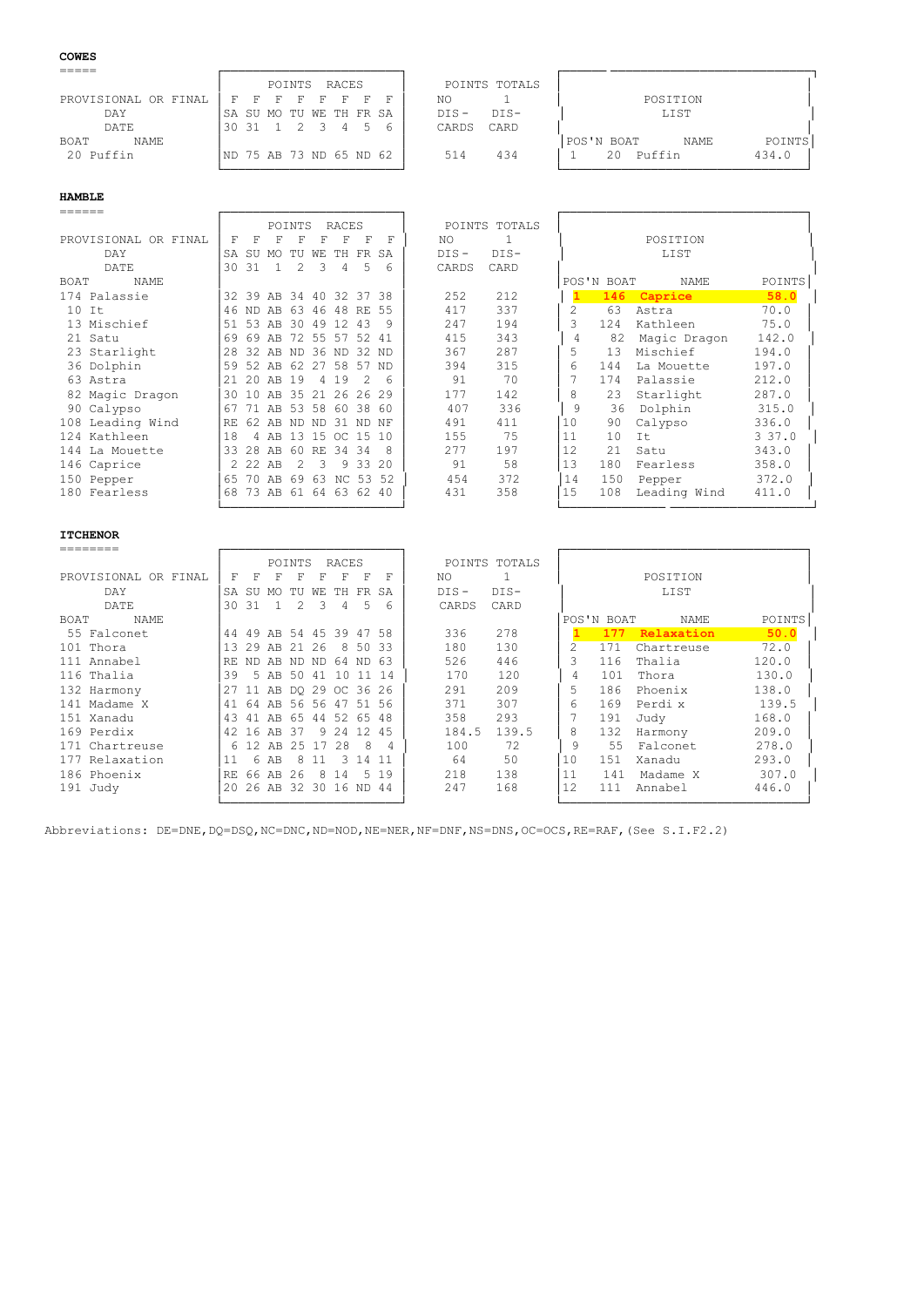### **LYMINGTON**

| =========                  |              |               |                         |          |                |                |          |       |         |               |               |            |               |        |
|----------------------------|--------------|---------------|-------------------------|----------|----------------|----------------|----------|-------|---------|---------------|---------------|------------|---------------|--------|
|                            |              |               |                         | POINTS   |                | RACES          |          |       |         | POINTS TOTALS |               |            |               |        |
| PROVISIONAL OR FINAL       | F            | F             | F                       | F        | F              | F              | F        | F     | NO.     | 1             |               |            | POSITION      |        |
| DAY                        |              |               | SA SU MO TU WE          |          |                | TH FR SA       |          |       | $DIS -$ | $DIS-$        |               |            | LIST          |        |
| DATE                       |              | 30 31         | $\mathbf{1}$            | 2        | 3              | $\overline{4}$ | -5       | 6     | CARDS   | CARD          |               |            |               |        |
| <b>NAME</b><br><b>BOAT</b> |              |               |                         |          |                |                |          |       |         |               |               | POS'N BOAT | <b>NAME</b>   | POINTS |
| 33 Claire deLune           |              |               | 48 47 AB 40 33 35 55 30 |          |                |                |          |       | 288     | 233           |               | 119        | Lone Star     | 11.0   |
| 37 Ariel                   | 35           |               | 31 AB 64 ND ND ND NF    |          |                |                |          |       | 448     | 368           | $\mathcal{L}$ | 140        | Lucrezia      | 54.0   |
| 42 Julia                   | 34           |               | 7 AB 22 31 50           |          |                |                |          | 9 2 4 | 177     | 127           | ς             | 164        | Di ana        | 84.0   |
| 45 Jewel                   | 16           |               | 18 AB 10 13 OC 25 15    |          |                |                |          |       | 177     | 97            | 4             | 45         | Jewel         | 97.0   |
| 48 XL                      | 50           |               | 45 AB 57 38 43 49 37    |          |                |                |          |       | 319     | 262           | 5             | 161        | Mayday        | 102.0  |
| 56 Xanthus                 |              |               | 53 55 AB 59 53 29 45 47 |          |                |                |          |       | 341     | 282           | $5 =$         | 178        | Beatrix       | 102.0  |
| 69 Helena                  | RF.          |               | 60 AB 67 59 OC 61 57    |          |                |                |          |       | 464     | 384           | 7             | 117        | X Ray         | 117.0  |
| 73 Zephyr                  | 57           |               | 63 AB 55 52 36 58 59    |          |                |                |          |       | 380     | 317           | 8             | 170        | Oyster        | 122.5  |
| 88 Ting How                | 70           |               | 68 AB 15 RE 55 54 NF    |          |                |                |          |       | 421     | 341           | 9             | 42         | Julia         | 127.0  |
| 92 Persephone              | 10           |               | 43 AB 16 RE 17 ND 22    |          |                |                |          |       | 267     | 187           | 10            | 188        | Extra         | 152.0  |
| $117$ X Ray                | 1.5          |               | 44 AB 43 10             |          |                | 7              | 35       |       | 161     | 117           | 11            | 92         | Persephone    | 187.0  |
| 119 Lone Star              | $\mathbf{1}$ |               | 8 AB                    | -1.      | $\overline{1}$ | $\mathbf{1}$   | 6        |       | 19      | 11            | $11 =$        | 179        | Expeditious   | 187.0  |
| 140 Lucrezia               | 17           | 9             | AB                      | 4        | 18             | 1.5            | 7        |       | 72      | 54            | 13            | 33         | Claire deLune | 233.0  |
| 161 Mayday                 | 2.2.         | 17            | AB                      | 29 23 18 |                |                | 10       | 12    | 131     | 102           | 14            | 48         | XL            | 262.0  |
| 163 Miss T                 |              |               | 66 61 AB 58 61          |          |                |                | 59 56 49 |       | 410     | 344           | 15            | 56         | Xanthus       | 282.0  |
| 164 Diana                  |              |               | 7 33 AB 11 28           |          |                | $\overline{2}$ |          | 3 36  | 120     | 84            | 16            | 172        | Lizz Whizz    | 284.0  |
| 170 Oyster                 |              |               | 31 16 AB 27 20 13 29 18 |          |                |                |          |       | 153.5   | 122.5         | 17            | 73         | Zephyr        | 317.0  |
| 172 Lizz Whizz             | 64           |               | 48 AB 70 47             |          |                |                | 23 59 43 |       | 354     | 284           | 18            | 88         | Ting How      | 341.0  |
| 176 Crumpet                | RF.          |               | 74 AB ND 51 OC ND NF    |          |                |                |          |       | 523     | 443           | 19            | 163        | Miss T        | 344.0  |
| 178 Beatrix                | 9            | $\mathcal{L}$ | AB                      |          | 9 RE           |                | 38 19 25 |       | 182     | 102           | 20            | 37         | Ariel         | 368.0  |
| 179 Expeditious            |              |               | 8 59 AB 17 RE 41 39 23  |          |                |                |          |       | 267     | 187           | 2.1           | 69         | Helena        | 384.0  |
| 188 Extra                  |              |               | 38 13 AB 33 19 46 17 32 |          |                |                |          |       | 198     | 152           | 22            | 176        | Crumpet       | 443.0  |

└────────────────────────┘ └─────────────────────────────────┘

========= ┌────────────────────────┐ ┌─────────────────────────────────┐

### **PARKSTONE**

|                      |     |               |                         | POINTS        |               | RACES          |          |                         |         | POINTS TOTALS |               |            |              |        |
|----------------------|-----|---------------|-------------------------|---------------|---------------|----------------|----------|-------------------------|---------|---------------|---------------|------------|--------------|--------|
| PROVISIONAL OR FINAL | F   | F             | F                       | F             | F             | F              | F        | F                       | NO.     |               |               |            | POSITION     |        |
| DAY                  |     |               | SA SU MO TU WE          |               |               | TH FR SA       |          |                         | $DIS -$ | $DIS-$        |               |            | LIST         |        |
| DATE                 | 30  | 31            | $\mathbf{1}$            | $\mathcal{L}$ | 3             | $\overline{4}$ | 5        | 6                       | CARDS   | CARD          |               |            |              |        |
| BOAT<br><b>NAME</b>  |     |               |                         |               |               |                |          |                         |         |               |               | POS'N BOAT | NAME         | POINTS |
| 3 Silhouette         |     |               |                         |               |               |                |          | 58 51 AB 28 43 ND == == | 422     | 341           |               | 194        | Alvine X     | 19.0   |
| 29 Corisande         |     |               | 25 58 AB 44             |               |               | 24 44          | 41 NC    |                         | 317     | 236           | $\mathcal{L}$ | 187        | Zoe          | 65.0   |
| 31 Frivol            | 24  | 14            | AB 12 42 25 27 34       |               |               |                |          |                         | 178     | 136           | ς             | 155        | Blue On Blue | 72.0   |
| 41 Sphex             |     |               | 26 36 AB 36 39 20 DO ND |               |               |                |          |                         | 317     | 236           | 4             | 107        | Carolet      | 124.0  |
| 43 Moonfleet         |     |               | 12 23 AB 20 12 RE 23    |               |               |                |          | 46                      | 216     | 136           | 5             | 31         | Frivol       | 136.0  |
| 51 Athena            | 29  | 27            | AB 49 35 OC 31          |               |               |                |          |                         | 256     | 176           | $5 =$         | 43         | Moonfleet    | 136.0  |
| 52 Anitra            | 47  |               | 38 AB 31 22 27 RE 13    |               |               |                |          |                         | 257     | 178           |               | 190        | Pandora III  | 162.0  |
| 65 Veronique         |     |               | 61 42 AB 66 ND 56 48 ND |               |               |                |          |                         | 432     | 352           | 8             | 51         | Athena       | 176.0  |
| 74 Fiona             |     |               | 49 24 AB 38 50 51 46 ND |               |               |                |          |                         | 337     | 258           | 9             | 52         | Anitra       | 178.0  |
| 89 Jinx              | 62. | 67 AB         |                         | 71            |               | 60 49 42 ND    |          |                         | 430     | 351           | 10            | 104        | Genevieve    | 180.0  |
| 104 Genevieve        | 37  | - 37          | AB 51 16                |               |               | 21 18 OC       |          |                         | 259     | 180           | 11            | 29         | Corisande    | 236.0  |
| 107 Carolet          | 23  |               | 21 AB 14                |               |               | 5 40 21 42     |          |                         | 166     | 124           | $11 =$        | 41         | Sphex        | 236.0  |
| 155 Blue On Blue     | 14  |               | 34 AB                   | -3            | 6             |                | 6 22 21  |                         | 106     | 72            | 13            | 74         | Fiona        | 258.0  |
| 165 Tortoise         | 56  | 25            | AB                      | 48            | 48            |                | 62 ND OC |                         | 397     | 318           | 14            | 165        | Tortoise     | 318.0  |
| 187 Zoe              | 3   | $\mathcal{L}$ | AB                      | 5             |               |                | 45 20 27 |                         | 110     | 65            | 1.5           | 3          | Silhouette   | 341.0  |
| 190 Pandora III      | 36  | 50            | AB                      | 39            | 14            | 22             | 16       | 35                      | 212     | 162           | 16            | 89         | Jinx         | 351.0  |
| 194 Alvine X         | 4   |               | AB                      | 6             | $\mathcal{L}$ | 5              | 4        | २                       | 25      | 19            | 17            | 65         | Veronique    | 352.0  |
|                      |     |               |                         |               |               |                |          |                         |         |               |               |            |              |        |

# **YARMOUTH**

|                      |     | POINTS<br>RACES |       |     |     |          |     |          |         | POINTS TOTALS |    |            |               |        |
|----------------------|-----|-----------------|-------|-----|-----|----------|-----|----------|---------|---------------|----|------------|---------------|--------|
| PROVISIONAL OR FINAL | F   | F               | F     |     |     |          | F   | F        | NO.     |               |    |            | POSITION      |        |
| DAY                  | SA  | -SU             | MO.   | TU  | WF. | TH.      | FR. | SA       | $DIS -$ | $DIS-$        |    |            | LIST          |        |
| DATE                 | 30  | 31              |       | 2   | 3   | 4        | 5   | 6        | CARDS   | CARD          |    |            |               |        |
| NAME<br><b>BOAT</b>  |     |                 |       |     |     |          |     |          |         |               |    | POS'N BOAT | NAME          | POINTS |
| 5 Madcap             | 55  | .54             | AB    | 45  | RE. |          |     | 33 ND ND | 425     | 345           |    | 125        | Arrow         | 105.0  |
| 71 Wenda             | 19  | 30              | AB    |     | 32. | OC 28    |     | -31      | 227     | 147           |    | 71         | Wenda         | 147.0  |
| 75 Delight           | 63  | 72              | AB    | 68  | 57  | 61       | 63  | 50       | 434     | 362           | 3  | 147        | Foxy          | 163.0  |
| 102 Whisky Johnny    | 63  | RE.             | AB    | 46  | ND. | 53       | 64  | -61      | 447     | 367           | 4  | 115        | Mix           | 188.0  |
| 115 Mix              | 4.5 | २५              | AB    | 42  | 62  | 37       | 13  | 16       | 250     | 188           | 5  | 130        | Xylomancy     | 201.0  |
| 125 Arrow            | 5.  | 46              | AB    | クマ  | 37  | -11      |     | 28       | 151     | 105           | 6  | 138        | Spray         | 255.0  |
| 130 Xylomancy        | .52 | 4 N             | AB    | 41  | 34  |          | 30  | 54       | 255     | 201           |    | 153        | Sans Souci    | 291.0  |
| 138 Spray            | 54  | 56              | AB    | 52  | 65. | 30       | 2.4 | -39      | 320     | 255           | 8  | 162        | Xenia         | 323.0  |
| 147 Foxy             | 40  | 1 Q             | AB    | 18  | 25  | ND.      | 44  |          | 243     | 163           | 9  | 5          | Madcap        | 345.0  |
| 148 Sirius           | RF. | 76.             | AB.   | ND. | 66  | ND 66 ND |     |          | 527     | 447           | 10 | 75         | Delight       | 362.0  |
| 153 Sans Souci       | -60 | -57             | AB    | 47  | 54  | 42       | 40  | -51      | 351     | 291           |    | 102        | Whisky Johnny | 367.0  |
| 162 Xenia            |     | 65              | AB 24 |     | -67 | 54 60    |     | -53      | 394     | 323           | 12 | 148        | Sirius        | 447.0  |
|                      |     |                 |       |     |     |          |     |          |         |               |    |            |               |        |

Abbreviations: DE=DNE,DQ=DSQ,NC=DNC,ND=NOD,NE=NER,NF=DNF,NS=DNS,OC=OCS,RE=RAF,(See S.I.F2.2)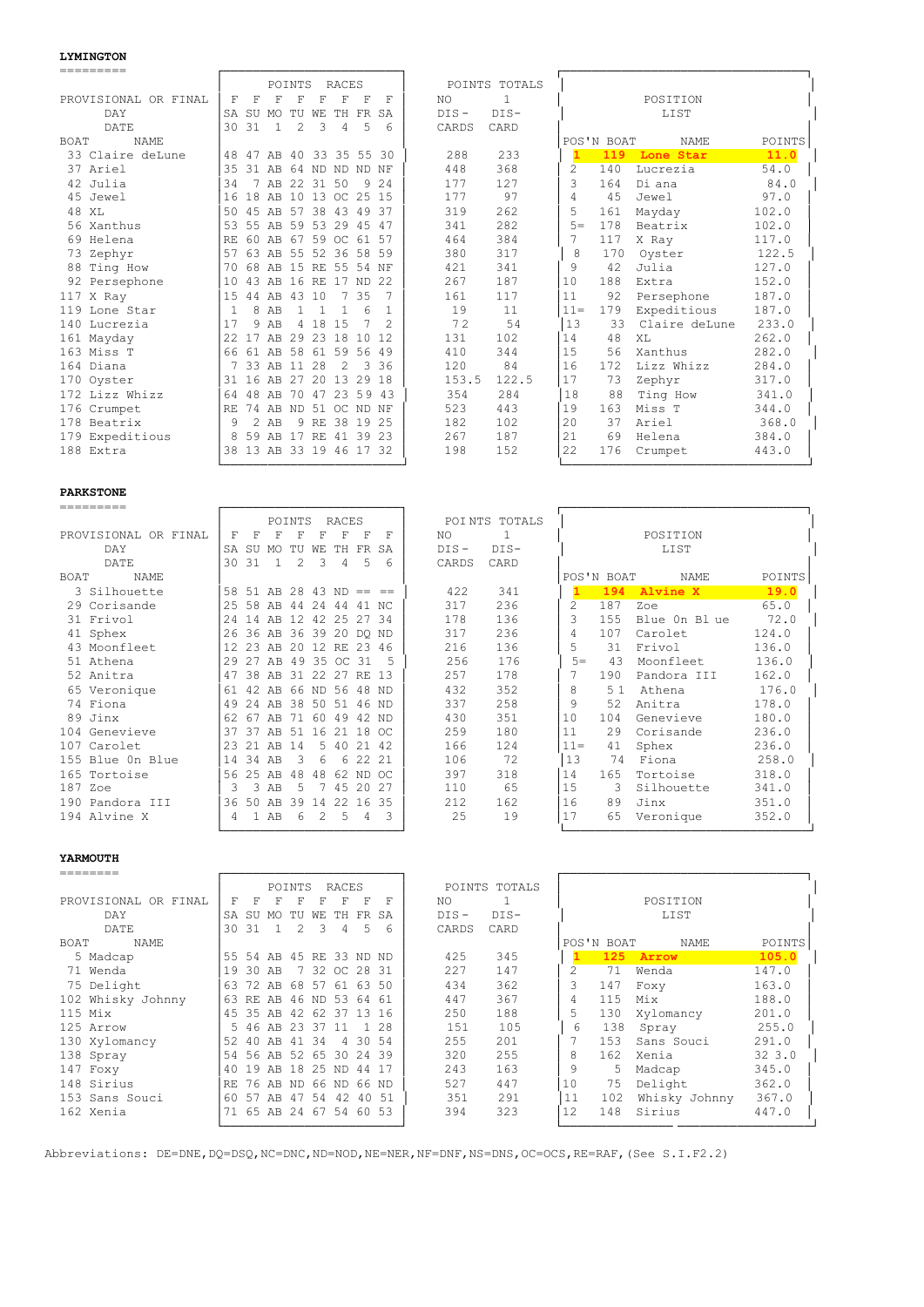### **LIFEBOAT SPOONS**

| ---------------            |                                                                                                          |                     |                                         |               |
|----------------------------|----------------------------------------------------------------------------------------------------------|---------------------|-----------------------------------------|---------------|
|                            | POINTS<br>RACES                                                                                          | POINTS TOTALS       |                                         |               |
| PROVISIONAL OR FINAL       | $\mathbf F$<br>$\mathbf F$<br>$\mathbf F$<br>F<br>$\mathbf F$<br>$\mathbf F$<br>$_{\rm F}$<br>$_{\rm F}$ | $\mathbf{1}$<br>NO. | POSITION                                |               |
| DAY                        | SA SU MO TU WE TH FR<br>SA                                                                               | $DIS-$<br>$DIS -$   | LIST                                    |               |
| DATE                       | 30<br>31<br>$\mathbf{1}$<br>$\mathfrak{D}$<br>3<br>$\overline{4}$<br>.5<br>6                             | CARDS<br>CARD       |                                         |               |
| <b>BOAT</b><br><b>NAME</b> |                                                                                                          |                     | POS'N BOAT<br><b>NAME</b>               | <b>POINTS</b> |
| 3 Silhouette               | 58<br>$51$ AB 28 43 ND == ==                                                                             | 422<br>341          | $\mathbf{1}$<br>161<br>Mayday           | 102.0         |
| 5 Madcap                   | 55<br>54 AB 45 RE 33 ND ND                                                                               | 425<br>345          | $\overline{\mathbf{2}}$<br>117<br>X Ray | 117.0         |
| $10$ It                    | 46 ND AB 63 46 48 RE 55                                                                                  | 417<br>337          | $\overline{\mathbf{3}}$<br>101<br>Thora | 130.0         |
| 13 Mischief                | 53 AB 30 49 12 43<br>51<br>9                                                                             | 247<br>194          | 43<br>Moonfleet<br>4                    | 136.0         |
| 20 Puffin                  | 75 AB 73 ND 65 ND 62<br><b>ND</b>                                                                        | 434<br>514          | 5<br>82<br>Magic Dragon                 | 142.0         |
| 29 Corisande               | 25<br>58 AB 44 24 44 41 NC                                                                               | 317<br>236          | 6<br>71<br>Wenda                        | 147.0         |
| 33 Claire deLune           | 47 AB 40 33 35 55 30<br>48                                                                               | 233<br>288          | 7<br>147<br>Foxy                        | 163.0         |
| 36 Dolphin                 | 59<br>52 AB 62 27 58 57 ND                                                                               | 394<br>315          | 8<br>191<br>Judy                        | 168.0         |
| 37 Ariel                   | 31 AB 64 ND ND ND NF<br>35                                                                               | 368<br>448          | 9<br>Athena<br>51                       | 176.0         |
| 43 Moonfleet               | 12<br>23 AB 20 12 RE 23 46                                                                               | 216<br>136          | 10<br>92<br>Pe rsephone                 | 187.0         |
| 48 XL                      | 45 AB 57 38 43 49 37<br>50                                                                               | 319<br>262          | $10 =$<br>Expeditious<br>179            | 187.0         |
| 51 Athena                  | 27 AB 49 35 OC 31<br>2.9<br>5                                                                            | 256<br>176          | 12<br>115<br>Mix                        | 188.0         |
| 56 Xanthus                 | 55 AB 59 53 29 45 47<br>53                                                                               | 282<br>341          | 13<br>13<br>Mischief                    | 194.0         |
| 65 Veronique               | 42 AB 66 ND 56 48 ND<br>61                                                                               | 432<br>352          | 14<br>144<br>La Mouette                 | 197.0         |
| 69 Helena                  | 60 AB 67 59 OC 61 57<br>RF.                                                                              | 384<br>464          | 15<br>Claire deLune<br>33               | 233.0         |
| 71 Wenda                   | 7 32 OC 28 31<br>19<br>30 AB                                                                             | 227<br>147          | 2.9<br>16<br>Corisande                  | 236.0         |
| 73 Zephyr                  | 63 AB 55 52 36 58 59<br>57                                                                               | 380<br>317          | 17<br>74<br>Fiona                       | 258.0         |
| 74 Fiona                   | 49<br>24 AB 38 50 51 46 ND                                                                               | 258<br>337          | 18<br>48<br>XL                          | 262.0         |
| 82 Magic Dragon            | 35 21 26 26 29<br>30<br>10<br>AB                                                                         | 177<br>142          | 19<br>Xanthus<br>56                     | 282.0         |
| 88 Ting How                | 68 AB 15 RE 55 54 NF<br>70                                                                               | 421<br>341          | 20<br>172<br>Lizz Whizz                 | 284.0         |
| 89 Jinx                    | 62<br>67 AB 71 60 49 42 ND                                                                               | 430<br>351          | Sans Souci<br>2.1<br>153                | 291.0         |
| 90 Calypso                 | 71 AB 53 58 60 38<br>60<br>67                                                                            | 407<br>336          | 22<br>141<br>Madame X                   | 307.0         |
| 92 Persephone              | 10<br>43 AB 16 RE 17 ND 22                                                                               | 267<br>187          | 23<br>36<br>Dolphin                     | 315.0         |
| 101 Thora                  | 13<br>29 AB 21 26<br>8<br>50<br>33                                                                       | 130<br>180          | 24<br>73<br>Zephyr                      | 317.0         |
| 102 Whisky Johnny          | 63 RE AB 46 ND 53 64<br>- 61                                                                             | 367<br>447          | 25<br>165<br>Tortoise                   | 318.0         |
| $115$ Mix                  | 45<br>35 AB 42 62 37 13 16                                                                               | 250<br>188          | 2.6<br>162<br>Xenia                     | 323.0         |
| 117 X Ray                  | 1.5<br>44 AB 43 10<br>7<br>35<br>7                                                                       | 161<br>117          | 27<br>90<br>Calypso                     | 336.0         |
| 141 Madame X               | 41 64 AB 56 56 47 51 56                                                                                  | 307<br>371          | 28<br>10<br>Tt.                         | 337.0         |
| 144 La Mouette             | 33<br>28 AB 60 RE<br>34 34<br>8                                                                          | 277<br>197          | 29<br>3<br>Silhouette                   | 341.0         |
| 147 Foxy                   | 19 AB 18 25 ND 44 17<br>40                                                                               | 243<br>163          | $29=$<br>88<br>Ting How                 | 341.0         |
| 153 Sans Souci             | 57 AB 47 54 42 40<br>51<br>60                                                                            | 351<br>291          | 31<br>163<br>Miss T                     | 344.0         |
| 161 Mayday                 | 17 AB 29 23 18<br>22<br>10<br>12                                                                         | 102<br>131          | 32<br>5<br>Madcap                       | 345.0         |
| 162 Xenia                  | 71 65 AB 24 67 54 60 53                                                                                  | 323<br>394          | 33<br>89<br>Jinx                        | 351.0         |
| 163 Miss T                 | 66<br>61 AB 58<br>61 59 56 49                                                                            | 410<br>344          | 34<br>Veronique<br>65                   | 352.0         |
| 165 Tortoise               | 25 AB 48 48 62 ND OC<br>56                                                                               | 318<br>397          | 35<br>180<br>Fearless                   | 358.0         |
| 172 Lizz Whizz             | 48 AB 70<br>47 23 59 43<br>64                                                                            | 354<br>284          | 36<br>Whisky Johnny<br>102              | 367.0         |
| 176 Crumpet                | 74 AB ND<br>51 OC ND NF<br><b>RE</b>                                                                     | 523<br>443          | 37<br>37<br>Ariel                       | 368.0         |
| 179 Expeditious            | 59 AB 17 RE 41 39 23<br>8                                                                                | 267<br>187          | 38<br>69<br>Helena                      | 384.0         |
| 180 Fearless               | 73 AB 61 64 63 62 40<br>68                                                                               | 431<br>358          | 39<br>2.0<br>Puffin                     | 434.0         |
| 191 Judy                   | 20 26 AB 32 30 16 ND 44                                                                                  | 247<br>168          | 40<br>176<br>Crumpet                    | 443.0         |
|                            |                                                                                                          |                     |                                         |               |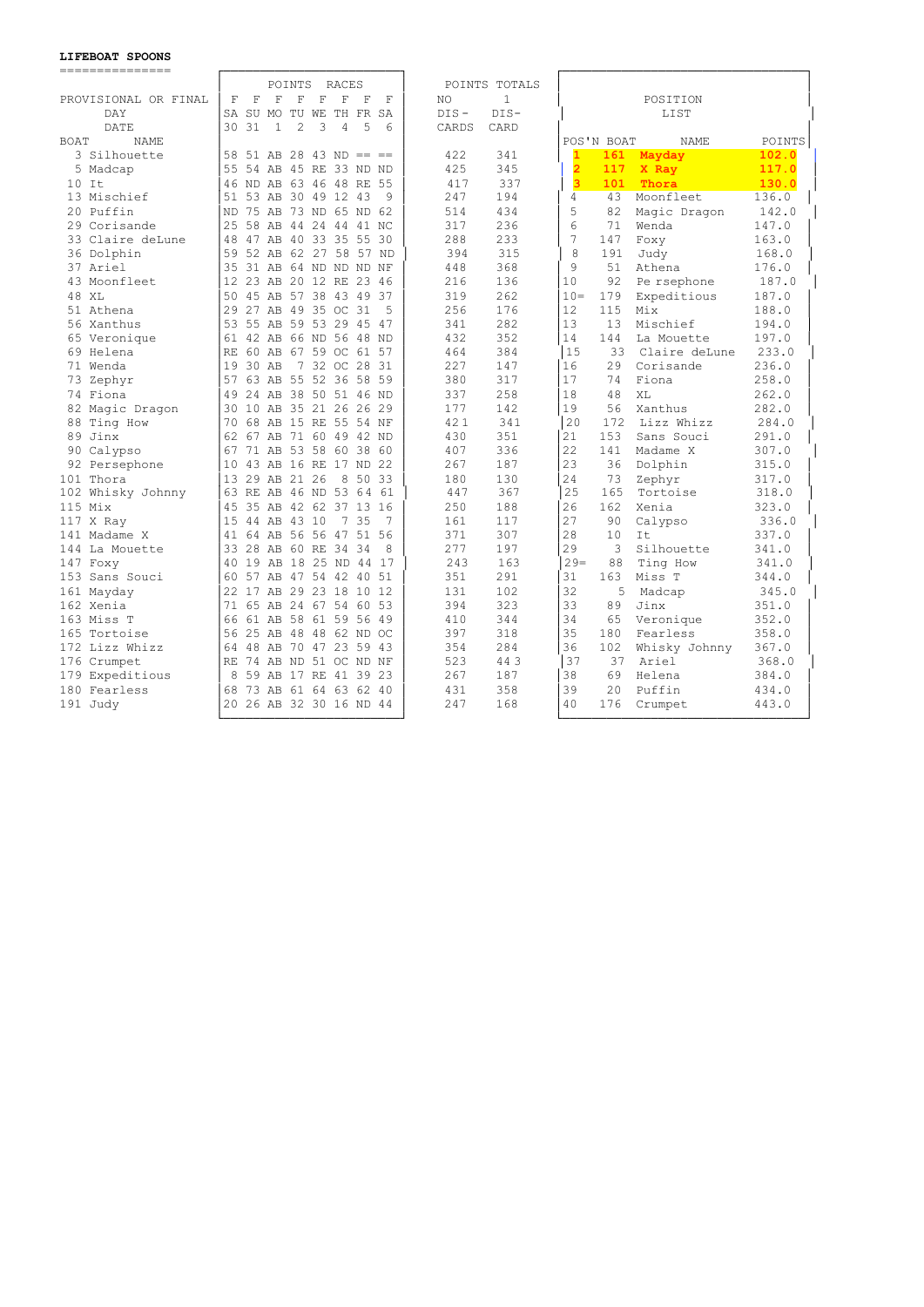### RUN AT 20:43:30 ON 06-08-2005

**LADIES' BOWL** 

|                      | POINTS              | RACES                   | POINTS TOTALS     |                    |        |
|----------------------|---------------------|-------------------------|-------------------|--------------------|--------|
| PROVISIONAL OR FINAL | ਸ<br>F.<br>F.<br>F. | F.<br>- F<br>F.         | NΟ                | POSITION           |        |
| DAY                  |                     | SA SU MO TU WE TH FR SA | $DTS -$<br>$DTS-$ | LIST               |        |
| DATE                 |                     | 30 31 1 2 3 4 5 6       | CARD<br>CARDS     |                    |        |
| <b>BOAT</b><br>NAME  |                     |                         |                   | POS'N BOAT<br>NAME | POINTS |
| 174 Palassie         |                     | 32 39 AB 34 40 32 37 38 | 212<br>252        | 170 Ovster         | 122.5  |
| 71 Wenda             |                     | 19 30 AB 7 32 OC 28 31  | 147<br>227        | Wenda<br>71        | 147.0  |
| 88 Ting How          |                     | 70 68 AB 15 RE 55 54 NF | 341<br>421        | Palassie<br>174    | 212.0  |
| 170 Oyster           |                     | 31 16 AB 27 20 13 29 18 | 122.5<br>153.5    | Ting How<br>88     | 341.0  |

|                      |                         |   |          | POINTS | RACES                   |   |   |         | POINTS TOTALS |            |          |        |
|----------------------|-------------------------|---|----------|--------|-------------------------|---|---|---------|---------------|------------|----------|--------|
| PROVISIONAL OR FINAL | F.                      | F | F        |        |                         | F |   | NΟ      |               |            | POSITION |        |
| DAY                  |                         |   |          |        | SA SU MO TU WE TH FR SA |   |   | $DTS -$ | $DTS-$        |            | LIST     |        |
| DATE.                | 30 31                   |   |          |        | 2 3 4                   |   | 6 | CARDS   | CARD          |            |          |        |
| BOAT<br>NAME         |                         |   |          |        |                         |   |   |         |               | POS'N BOAT | NAME     | POINTS |
| 174 Palassie         | 32 39 AB 34 40 32 37 38 |   |          |        |                         |   |   | 252     | 212           | 170        | Oyster   | 122.5  |
| 71 Wenda             |                         |   | 19 30 AB |        | 7 32 OC 28 31           |   |   | 227     | 147           | 71         | Wenda    | 147.0  |
| 88 Ting How          | 70                      |   |          |        | 68 AB 15 RE 55 54 NF    |   |   | 421     | 341           | 174        | Palassie | 212.0  |
| 170 Oyster           |                         |   |          |        | 31 16 AB 27 20 13 29 18 |   |   | 153.5   | 122.5         | 88         | Ting How | 341.0  |

## **CAPTAINS' CRYSTAL**

|                      |      |       |                         | POINTS        |          | RACES          |         |               |        | POINTS TOTALS |               |            |              |        |
|----------------------|------|-------|-------------------------|---------------|----------|----------------|---------|---------------|--------|---------------|---------------|------------|--------------|--------|
| PROVISIONAL OR FINAL | F    | F     | F                       | F             | F        | F              | F       | F             | NO.    | -1            |               |            | POSITION     |        |
| DAY                  | SA   | SU    | MO                      | TU            | WE       | TH.            | FR      | SA            | $DIS-$ | $DIS-$        |               |            | LIST         |        |
| <b>DATE</b>          | 30   | 31    | 1.                      | $\mathcal{L}$ | 3        | 4              | .5      | 6             | CARDS  | CARD          |               |            |              |        |
| <b>NAME</b><br>BOAT  |      |       |                         |               |          |                |         |               |        |               |               | POS'N BOAT | NAME         | POINTS |
| 5 Madcap             |      |       | 55 54 AB 45 RE 33 ND ND |               |          |                |         |               | 425    | 345           |               | 140        | Lucrezia     | 54.0   |
| 36 Dolphin           | 59   | 52    | AB 62                   |               | 27       | 58 57          |         | ND.           | 394    | 315           | $\mathcal{L}$ | 171        | Chartreuse   | 72.0   |
| 43 Moonfleet         | 12   |       | 23 AB 20 12 RE 23       |               |          |                |         | 46            | 216    | 136           | 3             | 161        | Mayday       | 102.0  |
| 51 Athena            | 29   | 27    |                         |               |          | AB 49 35 OC 31 |         | 5             | 256    | 176           | 4             | 116        | Thalia       | 120.0  |
| 82 Magic Dragon      | 30   | 10    |                         |               |          | AB 35 21 26 26 |         | 29            | 177    | 142           | .5            | 101        | Thora        | 130.0  |
| 92 Persephone        | 10   | 43    |                         | AB 16 RE      |          | 17 ND 22       |         |               | 267    | 187           | 6             | 43         | Moonfleet    | 136.0  |
| 101 Thora            | 13   | 29    | AB                      | 2.1           | 26       |                | 8 50 33 |               | 180    | 130           | 7             | 82         | Magic Dragon | 142.0  |
| 116 Thalia           | 39   |       | 5 AB                    | 50 41         |          | 10             | 11      | 14            | 170    | 120           | 8             | 190        | Pandora III  | 162.0  |
| 140 Lucrezia         | 17   | 9     | AB                      | 4             | -18      | 1.5            |         | $\mathcal{L}$ | 72     | 54            | 9             | 147        | Foxy         | 163.0  |
| 141 Madame X         | 41   | 64    |                         |               |          | AB 56 56 47    | 51 56   |               | 371    | 307           | 10            | 191        | Judy         | 168.0  |
| 147 Foxy             | 40   | 19    | AB                      | 18            |          | 25 ND 44 17    |         |               | 243    | 163           | 11            | 51         | Athena       | 176.0  |
| 161 Mayday           | 2.2. | 17    | AB                      |               | 29 23 18 |                | 10      | 12            | 131    | 102           | 12            | 92         | Persephone   | 187.0  |
| 165 Tortoise         |      | 56 25 | AB                      | 48            | 48       | 62 ND OC       |         |               | 397    | 318           | $12 =$        | 179        | Expeditious  | 187.0  |
| 171 Chartreuse       |      | 6 12  |                         | AB 25 17      |          | 28             | 8       | 4             | 100    | 72            | 14            | 141        | Madame X     | 307.0  |
| 179 Expeditious      | 8    | 59    | AB                      | 17            | RF.      | 41             | 39      | 23            | 267    | 187           | 15            | 36         | Dolphin      | 315.0  |
| 180 Fearless         | 68   | 73    | AB                      | 61            | 64       | 63             | 62 40   |               | 431    | 358           | 16            | 165        | Tortoise     | 318.0  |
| 190 Pandora III      | 36   |       | 50 AB 39 14             |               |          | 22 16 35       |         |               | 212    | 162           | 17            | 5          | Madcap       | 345.0  |
| 191 Judy             |      |       | 20 26 AB 32 30 16 ND 44 |               |          |                |         |               | 247    | 168           | 18            | 180        | Fearless     | 358.0  |
|                      |      |       |                         |               |          |                |         |               |        |               |               |            |              |        |

|                 |            | POSTTION           |        |
|-----------------|------------|--------------------|--------|
|                 |            | <b>LTST</b>        |        |
|                 | POS'N BOAT | NAME.              | POINTS |
| 1.              |            | 140 Lucrezia       | 54.0   |
| $\overline{2}$  |            | 171 Chartreuse     | 72.0   |
| $\overline{3}$  | 161        | Mayday             | 102.0  |
| 4               | 116        | Thalia             | 120.0  |
| 5               |            | 101 Thora          | 130.0  |
| 6               |            | 43 Moonfleet       | 136.0  |
| 7               | 82         | Magic Dragon 142.0 |        |
| 8               | 190        | Pandora III        | 162.0  |
| 9               | 147        | Foxy               | 163.0  |
| 10              | 191        | Judy               | 168.0  |
| 11              | 51         | Athena             | 176.0  |
| 12 <sup>7</sup> | 92         | Persephone         | 187.0  |
|                 | $12 = 179$ | Expeditious        | 187.0  |
| 14              | 141        | Madame X           | 307.0  |
| 15              | 36         | Dolphin            | 315.0  |
| 16              |            | 165 Tortoise       | 318.0  |
| 17              | 5          | Madcap             | 345.0  |
| 18              |            | 180 Fearless       | 358.0  |
|                 |            |                    |        |

### **OLD MASTERS' CUP**

|                      |     |     |                         | POINTS   |      | RACES       |          |       |       | POINTS TOTALS |                |            |               |        |
|----------------------|-----|-----|-------------------------|----------|------|-------------|----------|-------|-------|---------------|----------------|------------|---------------|--------|
| PROVISIONAL OR FINAL | F   | F   | F                       | F        |      |             | F        | F     | NΟ    |               |                |            | POSITION      |        |
| DAY                  | SA  | SU  | MO.                     | TU       | WЕ   | TH.         | FR.      | SA    | DIS-  | DIS-          |                |            | LIST          |        |
| DATE                 | 30  | 31  |                         | 2        | 3    | 4           | 5        | 6     | CARDS | CARD          |                |            |               |        |
| BOAT<br>NAME         |     |     |                         |          |      |             |          |       |       |               |                | POS'N BOAT | NAME          | POINTS |
| $10$ It              |     |     | 46 ND AB 63 46 48 RE 55 |          |      |             |          |       | 417   | 337           |                | 119        | Lone Star     | 11.0   |
| 20 Puffin            | ND. | 75  | AB                      |          |      | 73 ND 65    |          | ND 62 | 514   | 434           | $\mathfrak{D}$ | 140        | Lucrezia      | 54.0   |
| 48 XL                | 50  | 45  | AB                      | -57      |      | 38 43       | 49       | -37   | 319   | 262           | 3              | 169        | Perdix        | 139.5  |
| 73 Zephyr            | 57  | 63  |                         | AB 55 52 |      |             | 36 58    | 59    | 380   | 317           | 4              | 82         | Mag ic Dragon | 142.0  |
| 74 Fiona             | 49  | 24  | AB                      | -38      | - 50 | 51          | 46       | ND.   | 337   | 258           | 5              | 179        | Expeditious   | 187.0  |
| 82 Magic Dragon      | 30  | 1 O | AB                      | 35       |      | 21 26 26 29 |          |       | 177   | 142           | 6              | 74         | Fiona         | 258.0  |
| 119 Lone Star        |     | 8   | AB                      |          |      |             | 6        |       | 19    | 11            |                | 48         | XL            | 262.0  |
| 140 Lucrezia         | 17  | 9   | AB                      | 4        | - 18 | 15          |          | 2     | 72    | 54            | 8              | 141        | Madame X      | 307.0  |
| 141 Madame X         | 41  | 64  | AB                      | 56 56    |      |             | 47 51    | 56    | 371   | 307           | 9              | 73         | Zephyr        | 317.0  |
| 150 Pepper           | 65  | 70  | AB                      | 69       | 63   | NC 53 52    |          |       | 454   | 372           | 10             | 165        | Tortoise      | 318.0  |
| 163 Miss T           | 66  | -61 | AB                      | 58       | 61   |             | 59 56 49 |       | 410   | 344           | 11             | 10         | It            | 337.0  |
| 165 Tortoise         | 56. | 25  | AB                      | 48       | 48   |             | 62 ND OC |       | 397   | 318           | 12             | 163        | Miss T        | 344.0  |
| 169 Perdix           | 42  | 16  | AB                      | -37      | 9    | 2.4         | 12.      | 45    | 184.5 | 139.5         | 13             | 150        | Pepper        | 372.0  |
| 179 Expeditious      |     |     | 8 59 AB 17              |          | RE   |             | 41 39 23 |       | 267   | 187           | 14             | 20         | Puffin        | 434.0  |

└────────────────────────┘ └─────────────────────────────────┘